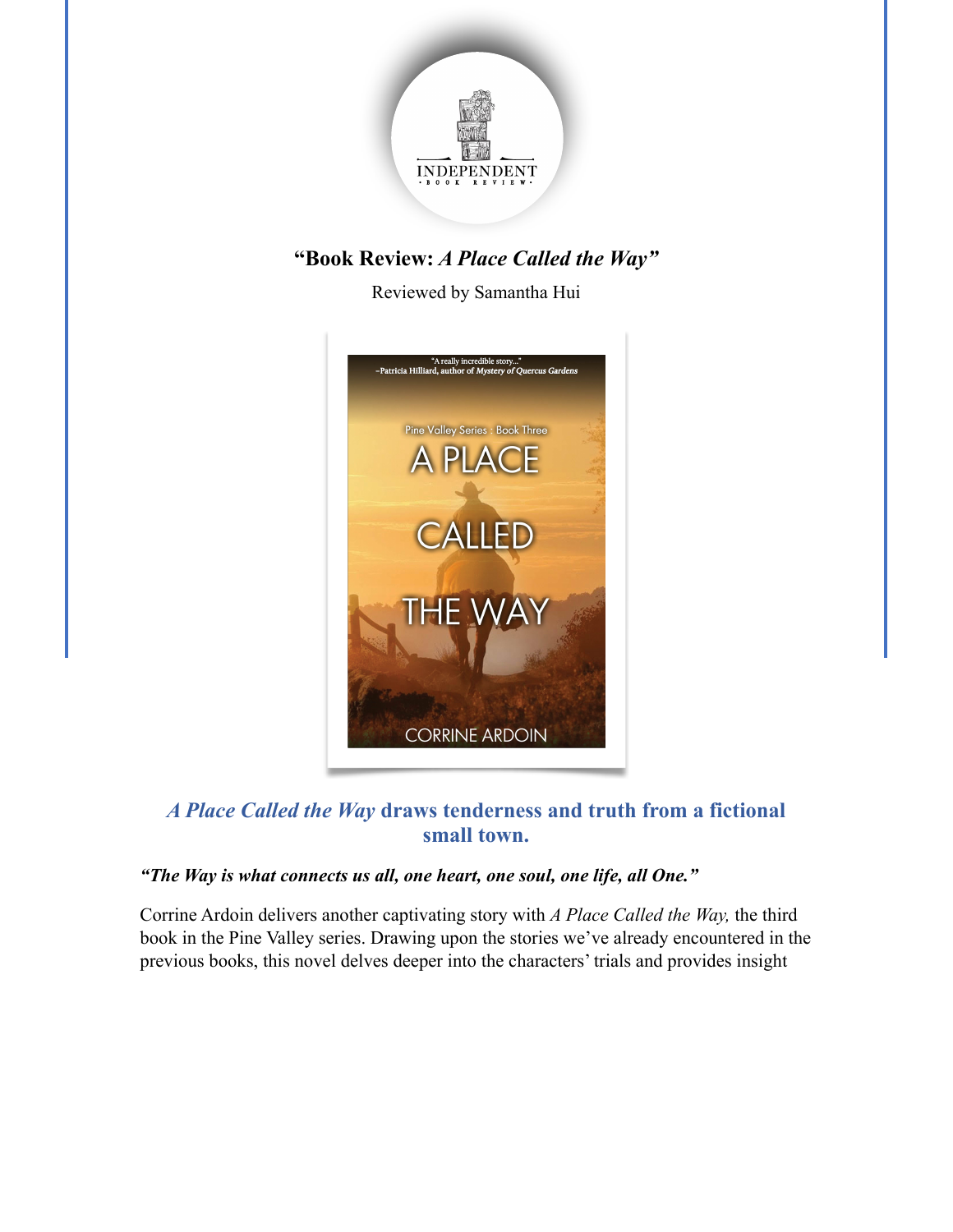

into the fictional history of their little town. This third book sustains all the intrigue and compassion of the previous books.

#### *"He stopped, because he felt himself stepping into a place where he was afraid to go, a place of truth and terror, of beauty and ugliness."*

This book has a beautiful way of depicting the multitude of personalities in small town life. Although the book jumps around, following the perspectives of quite a number of characters living in Pine Valley, the story most intimately follows the Hart family, specifically Little Jimmy. We are taken through the life of Little Jimmy from the abuse he suffered at the hands of his "Mean Uncle" well into his adulthood and the results of the abuse. Whereas Little Jimmy was more of a side character in previous books, in *A Place Called the Way*, we see Little Jimmy as a complete, rounded individual.

### *"Jim left the house with his shadow so close, it likely adhered itself to his back. He could not escape it. What lived within himself clung to the fabric of his soul, reaching and grasping."*

Alongside the story of Little Jimmy's coming of age is a story about how Pine Valley got its name of Pine Way, or the Way. A part of the story of the significance of the name comes down to a fight between a stranger to the town, Josiah Hart, a former Confederate soldier, and Henry Henry who dubbed Pine Valley "The Way." The story is rife with drama, death, and hope.

### *"Since the war ended, parents were confronted with things their own parents never experienced. It was a different era. Children were different, expecting things from life their parents had no idea how to provide. Situations were different."*

The general message of the book is mirrored in its narrative style. The series takes on the form of verbal histories. Characters are introduced only where appropriate and stay around for as long as they are narratively needed. Ardoin has written characters who are fully fleshed out in the sense that we as readers encounter people every day, either briefly or for a long time; we have no way of accessing their backstories, but we can know them enough to cherish them.